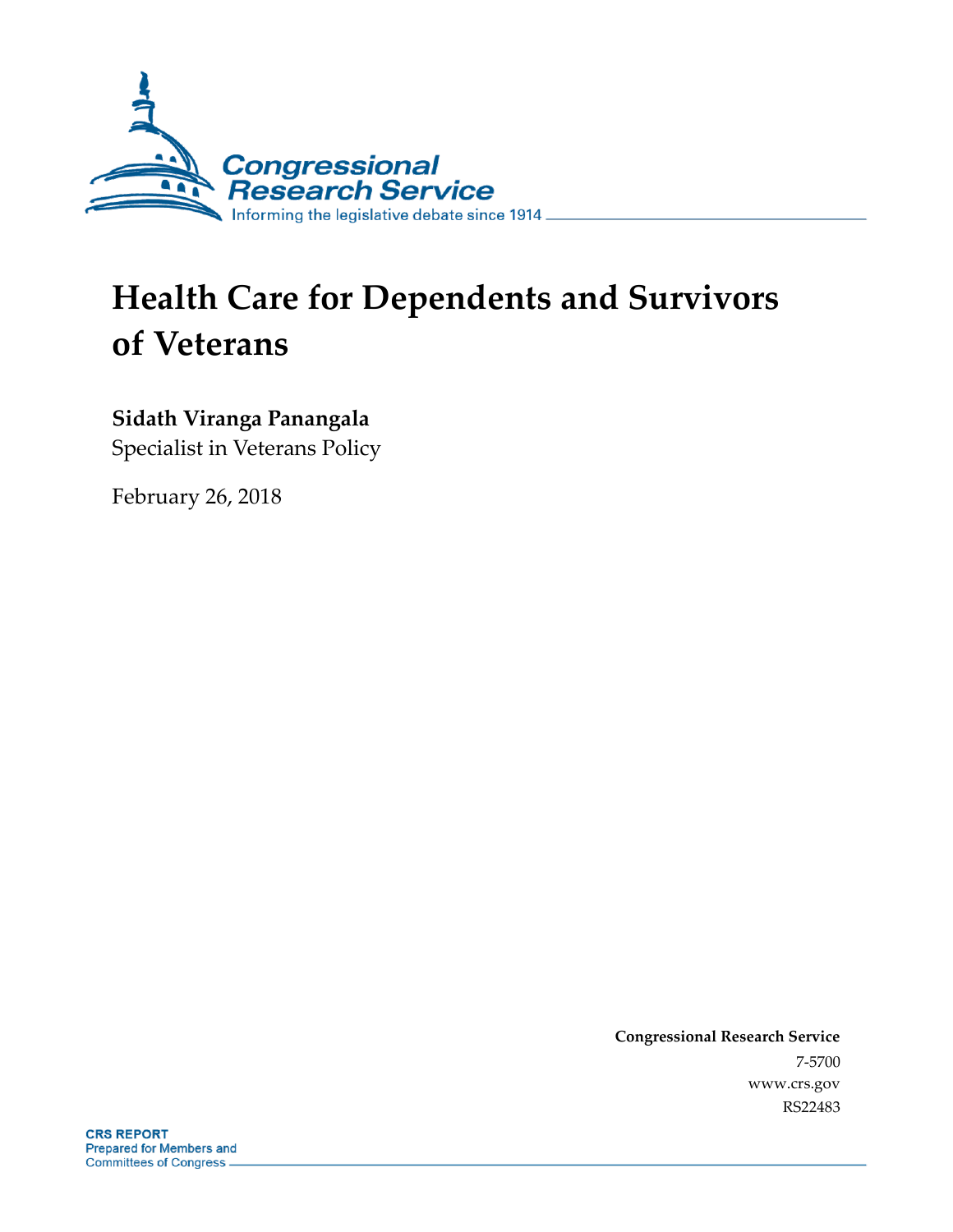## **Summary**

The Civilian Health and Medical Program of the Department of Veterans Affairs (CHAMPVA) was established by the Veterans Health Care Expansion Act of 1973 (P.L. 93-82). CHAMPVA is primarily a health insurance program where certain eligible dependents and survivors of veterans receive care from private sector health care providers. The program is administered by the Veterans Health Administration (VHA), Office of Community Care, located in Denver, CO.

### **Eligibility**

To be eligible for CHAMPVA benefits, the beneficiary must be the spouse or child of a veteran who has a total and permanent service-connected disability, or the widowed spouse or child of a veteran who (1) died as a result of a service-connected disability; or (2) had a total, permanent disability resulting from a service-connected condition at the time of death; or (3) died while on active duty status and in the line of duty; and does not qualify for health care under the Department of Defense (DOD) TRICARE program. The Caregivers and Veterans Omnibus Health Services Act of 2010 (P.L. 111-163) expanded CHAMPVA benefits for primary caregivers of certain seriously injured veterans if they do not have any other form of health insurance. Under current law, a child (other than a helpless child) loses eligibility when (1) the child turns 18, unless enrolled in an accredited school as a full-time student; or (2) the child, who has been a fulltime student, turns 23 or loses full-time student status; or (3) the child marries. Nevertheless, a child between the ages of 18 and 23 may remain eligible for CHAMPVA benefits if the child incurs a disabling illness or injury—while enrolled as full-time student—and is unable to continue studying at his or her educational institution. The child's eligibility will end either (1) six months from the removal date of the disability, (2) two years from the onset of the disability, or (3) on the child's  $23<sup>rd</sup>$  birthday.

#### **Benefits**

The CHAMPVA program covers most health care services and supplies that are determined to be medically necessary, including inpatient and outpatient care, prescription drugs, mental health services, and skilled nursing care. Certain types of care require advance approval, commonly known as preauthorization. Currently, preauthorization is required for durable medical equipment, hospice services, mental health/substance abuse services, organ and bone marrow transplants, and dental procedures that are directly related to covered medical conditions.

#### **Payments**

CHAMPVA beneficiaries usually pay 25% of the cost of medical care up to an annual catastrophic cap of \$3,000 plus an annual outpatient deductible of \$50 per individual or \$100 per family. CHAMPVA pays the remaining 75% of the cost of the beneficiaries' medical care. CHAMPVA is generally a secondary payer to other health insurance coverage and Medicare. CHAMPVA is the primary payer for Medicaid, Indian Health Service, and State Victims of Crime Compensation Programs.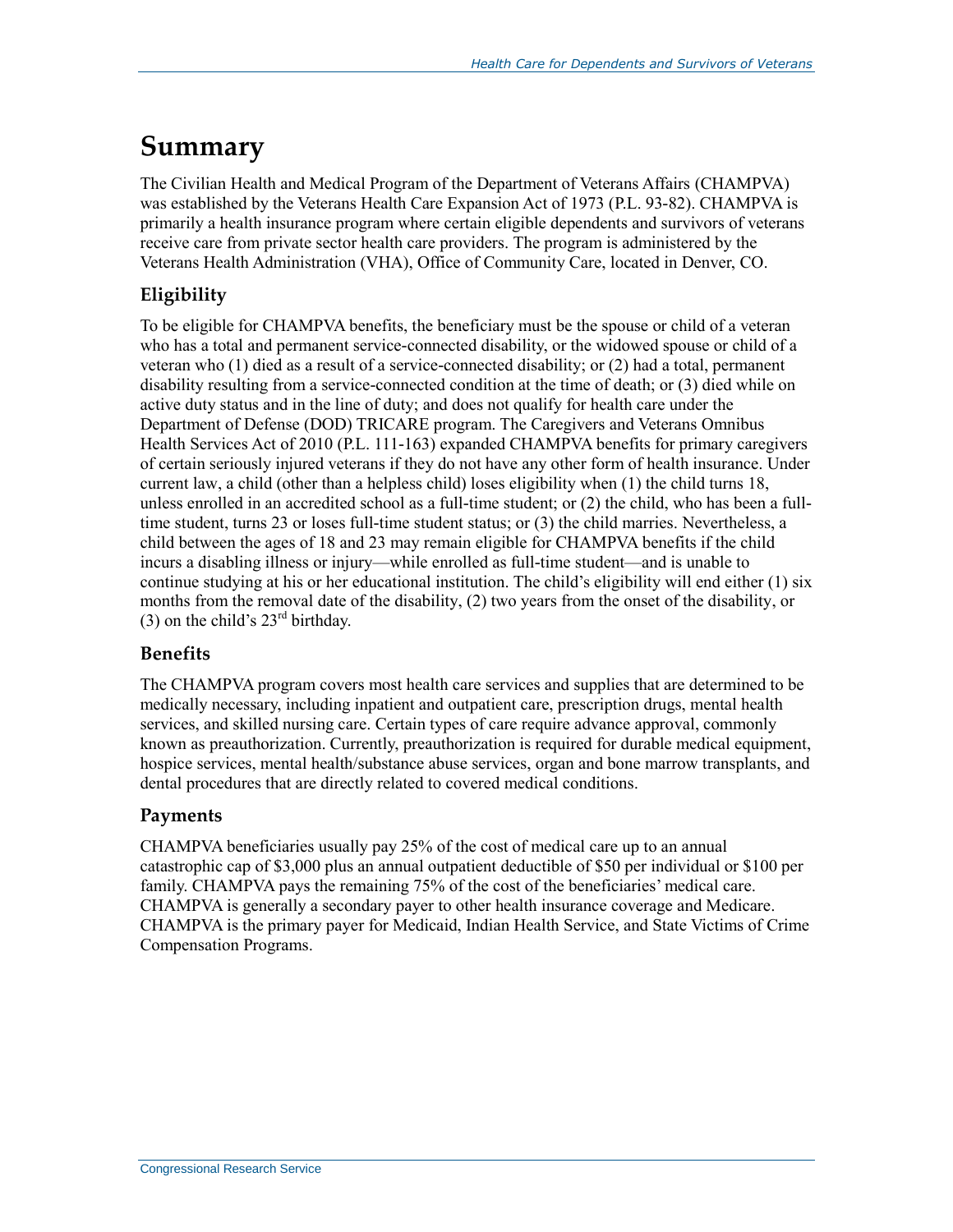## **Contents**

| What Happens If a CHAMPVA-Eligible Spouse Divorces or Remarries? 4         |  |
|----------------------------------------------------------------------------|--|
|                                                                            |  |
| Why Aren't CHAMPVA-Eligible Children Getting Coverage Until They Reach Age |  |
|                                                                            |  |
|                                                                            |  |
|                                                                            |  |
|                                                                            |  |
|                                                                            |  |
|                                                                            |  |
|                                                                            |  |
|                                                                            |  |
|                                                                            |  |
|                                                                            |  |
|                                                                            |  |
|                                                                            |  |
| How Does the Affordable Care Act (ACA; P.L. 111-148, as amended) Affect    |  |
|                                                                            |  |

## **Figures**

## **Tables**

| Table B-1. CHAMPVA-Enrolled Beneficiaries and Unique Users, by State, FY2017  12 |  |
|----------------------------------------------------------------------------------|--|

## **Appendixes**

### **Contacts**

|--|--|--|--|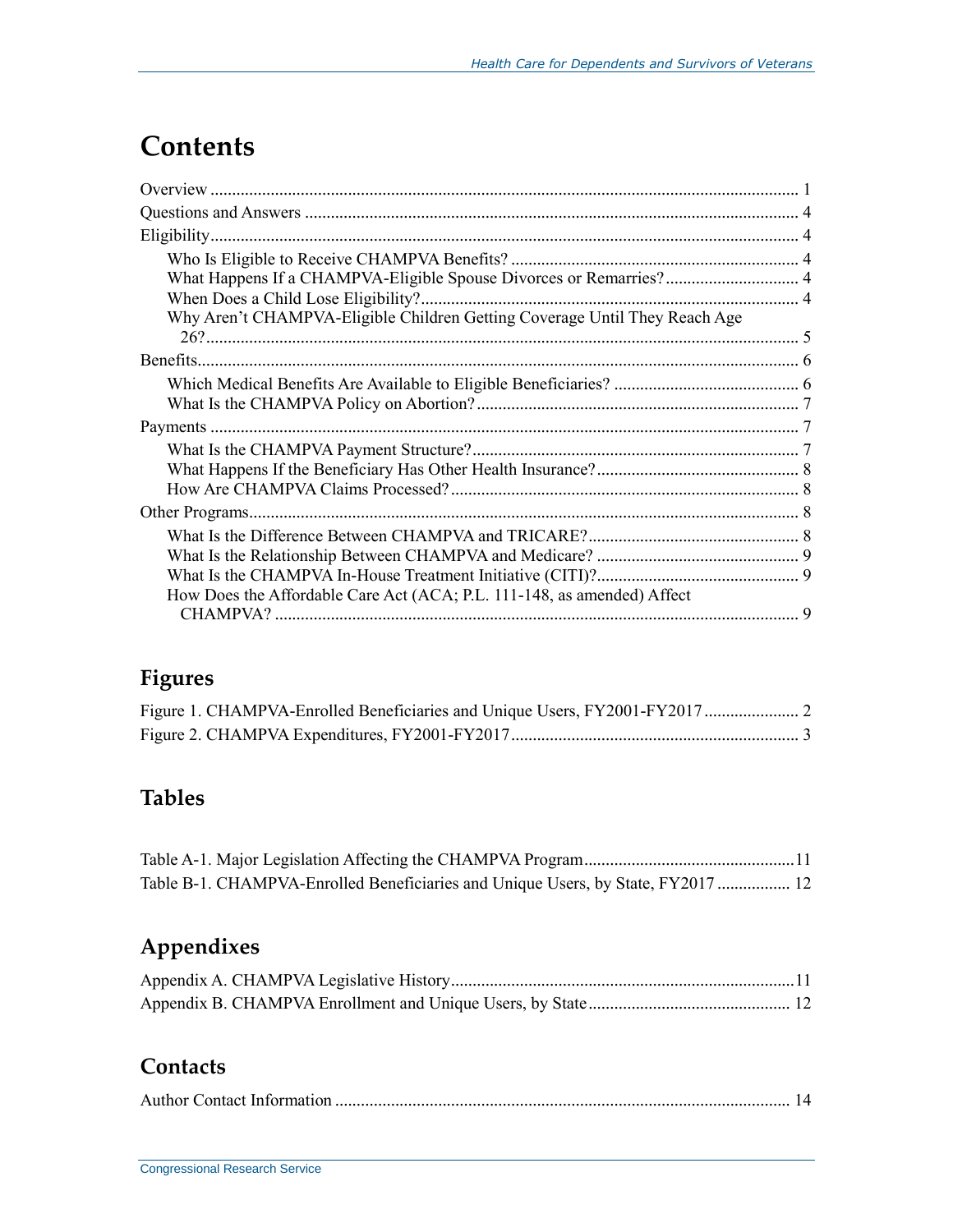|--|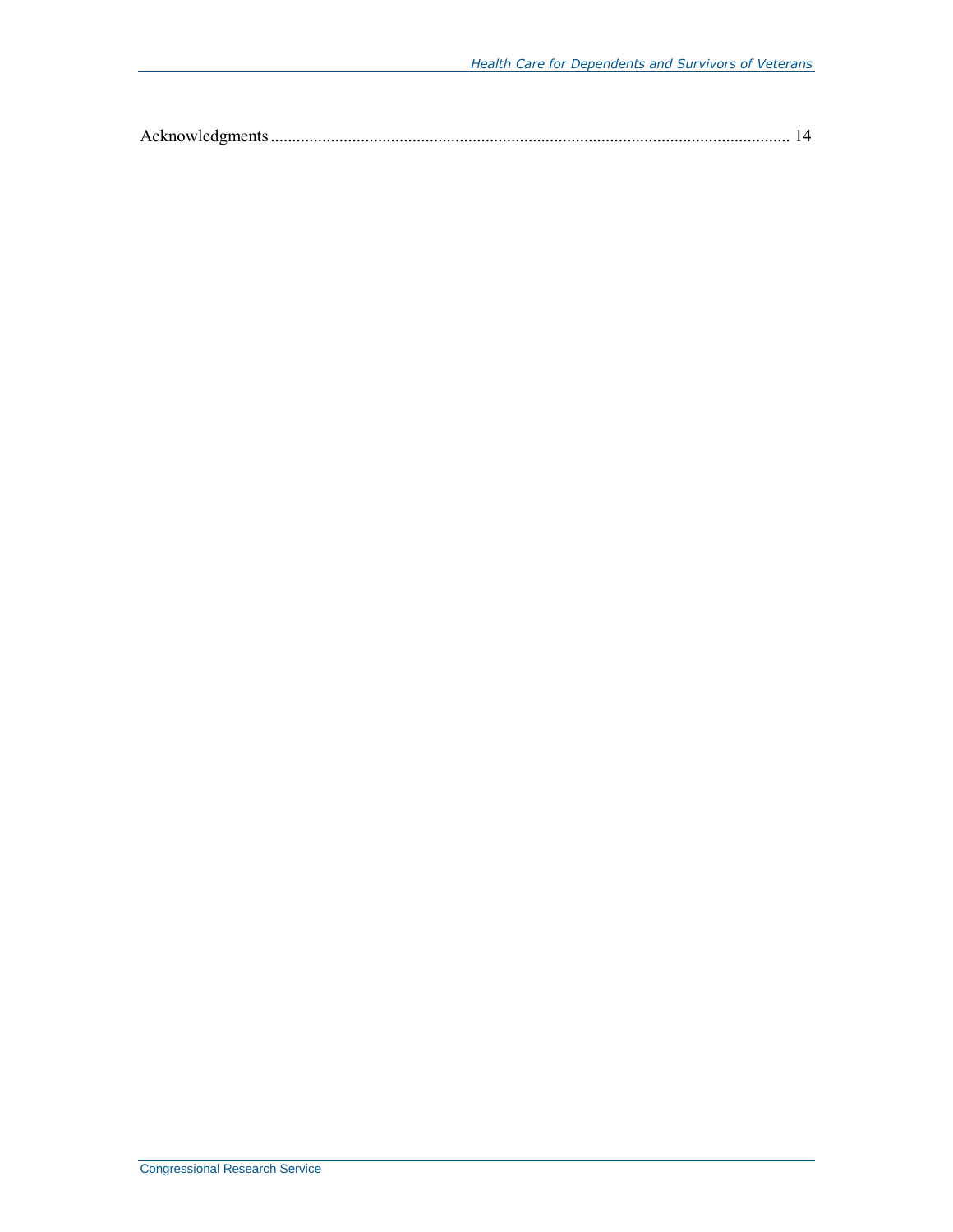## **Overview**

The Veterans Health Administration (VHA) of the Department of Veterans Affairs (VA) provides health care services to veterans who meet certain eligibility requirements.<sup>1</sup> The VHA is primarily a direct service provider of primary care, specialized care, and related medical and social support services to veterans though an integrated health care system. In 1973, Congress enacted the Veteran Health Care Expansion Act of 1973 (P.L. 93-82), which, among other things, established effective September 1, 1973, the Civilian Health and Medical Program of the Department of Veterans Affairs (CHAMPVA) as a means of providing health care services to dependents and survivors of certain veterans.<sup>2</sup> As stated in the House report accompanying P.L. 93-82:

The nation has long recognized that the widow and children of a veteran who dies of service-connected disease or injury or of a veteran who has a service-connected total disability are in a special category and deserving of substantial compensation and assistance in return for the sacrifice the family has made. This recognition has been shown in title 38 programs which provide for death compensation benefits, home loans, and educational assistance benefits for wives, widows, and war orphans. Failure to provide for the medical care of such individuals is an oversight which should be corrected.<sup>3</sup>

CHAMPVA is fundamentally a health insurance program where certain eligible dependents and survivors of veterans (veterans rated permanently and totally disabled from a service-connected condition) obtain medical care from private health care providers.<sup>4</sup> Beneficiaries usually pay  $25\%$ of the cost of medical care up to an annual catastrophic cap of \$3,000 plus an annual outpatient deductible of \$50 per individual or \$100 per family. CHAMPVA pays the remaining 75% of the cost of the beneficiaries' medical care.<sup>5</sup> CHAMPVA was designed to share costs of health services and to provide medical care in a manner similar to the care provided to certain eligible beneficiaries under the Department of Defense (DOD) TRICARE program (described later in this report).<sup>6</sup> The program is administered by the Veterans Health Administration (VHA), Office of Community Care, located in Denver, CO.

<sup>6</sup> P.L. 93-82 authorized VA to furnish medical care similar to that provided to dependents and survivors of retired members of the armed forces in the Civilian Health and Medical Program of the Uniformed Services (CHAMPUS). CHAMPUS was later renamed TRICARE Standard in 1995. CHAMPVA is administered in a similar manner as "TRICARE Standard" plan only (Department of Veterans Affairs, "Civilian Health and Medical Program of the Department of Veterans Affairs," 83 *Federal Register* 2396-2412, January 17, 2018). It should be noted that as of January 2018, "TRICARE Select" replaced "TRICARE Standard" and "TRICARE Extra" plans (Office of the Secretary, Department of Defense [DOD], "Establishment of TRICARE Select and Other TRICARE Reforms," 82 *Federal Register* 45438-45461, September 29, 2017). However, VA's proposed rule (83 *Federal Register* 2396-2412, January 17, 2018) does not reflect this change.

 $\overline{a}$ <sup>1</sup> For more information on eligibility for VA healthcare, seeCRS Report R42747, *Health Care for Veterans: Answers to Frequently Asked Questions*.

<sup>2</sup> Codified at 38 U.S.C. §1781. The current controlling regulations are codified at 38.C.F.R. §§17.270-17.278.

<sup>3</sup> U.S. Congress, Committee on Veterans' Affairs, *Veterans Health Care Expansion Act of 1973*, report to accompany H.R. 9048, 93rd Congress, first session, H.Rept. 93-368 (Washington: GPO, 1973).

<sup>&</sup>lt;sup>4</sup> The term "service-connected" means, with respect to disability, that such disability was incurred or aggravated in the line of duty in the active military, naval, or air service. VA determines whether veterans have service-connected disabilities, and for those with such disabilities, assigns ratings from 0 to 100% based on the severity of the disability. Percentages are assigned in increments of 10%.

<sup>5</sup> Department of Veterans Affairs, Office of Inspector General, *Audit of the Civilian Health and Medical Program of the Department of Veterans Affairs*, Report No. 06-03541-219, September 28, 2007, p. 1; and 38 C.F.R. §17.274.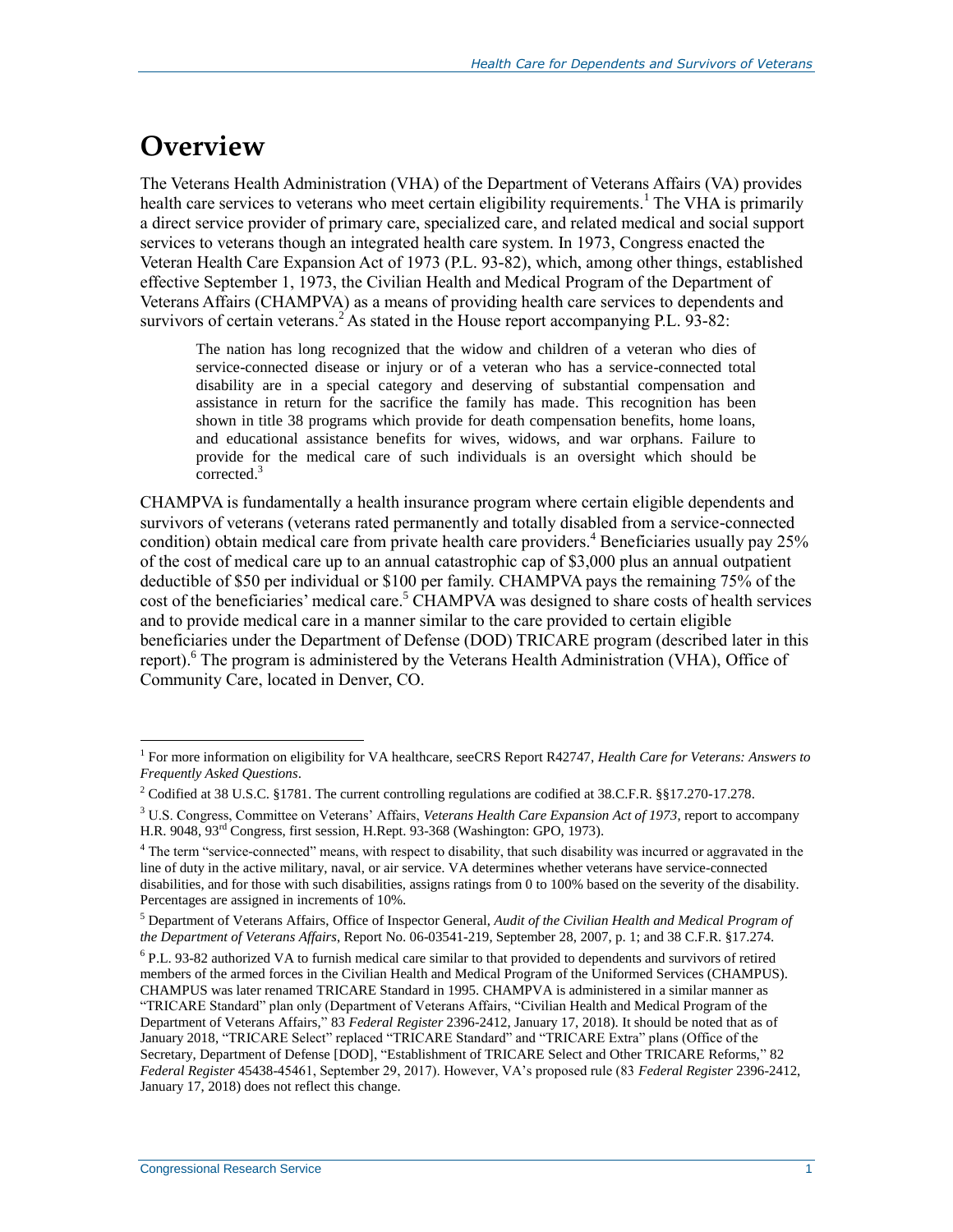The number of beneficiaries enrolled in CHAMPVA has grown over the years. From FY2001 through FY2017, enrollments grew by 396%—from 96,500 to 478,600 beneficiaries (see **[Figure](#page-5-0)  [1](#page-5-0)**). The 2001 expansion of CHAMPVA eligibility to certain individuals aged 65 years and older has contributed somewhat to the increase in enrollment.<sup>7</sup> Moreover, there has been an increase in enrollment of dependents and spouses of certain Vietnam-era veterans with service-connected disabilities. This increase in Vietnam-era CHAMPVA sponsorship has occurred as aging Vietnamera veterans with service-connected disabilities experience a worsening of symptoms and a change in disability status. Once a veteran becomes VA-rated permanently and totally disabled for a service-connected disability, the veteran's spouse and dependents are then eligible to enroll in CHAMPVA. The enactment of the Caregivers and Veterans Omnibus Health Services Act of 2010 (P.L. 111-163), expanded CHAMPVA eligibility to include additional categories of non-veterans, such as primary family caregivers of certain seriously injured veterans qualifying under the Program of Comprehensive Assistance for Family Caregivers (PCAFC).<sup>8</sup> [Table A](#page-14-0)-1 provides a summary of major legislative changes that have affected the CHAMPVA program since 1973 (see **[Appendix A](#page-14-1)**).



<span id="page-5-0"></span>**Figure 1. CHAMPVA-Enrolled Beneficiaries and Unique Users, FY2001-FY2017**

**Source:** Chart prepared by Congressional Research Service (CRS), based on data from U.S. Department of Veterans Affairs, Veterans Health Administration (VHA), Office of Community Care.

**Note:** Enrollees are those who are eligible for the CHAMPVA program, filled an Application for CHAMPVA Benefits, and have been enrolled in the program. Users are those enrollees who have received benefits.

<sup>7</sup> Department of Veterans Affairs, Office of Inspector General, *Audit of the Civilian Health and Medical Program of the Department of Veterans Affairs*, Report No. 06-03541-219, September 28, 2007, p. 1.

<sup>8</sup> For more information, see CRS In Focus IF10396, *Caregiver Support to Veterans*.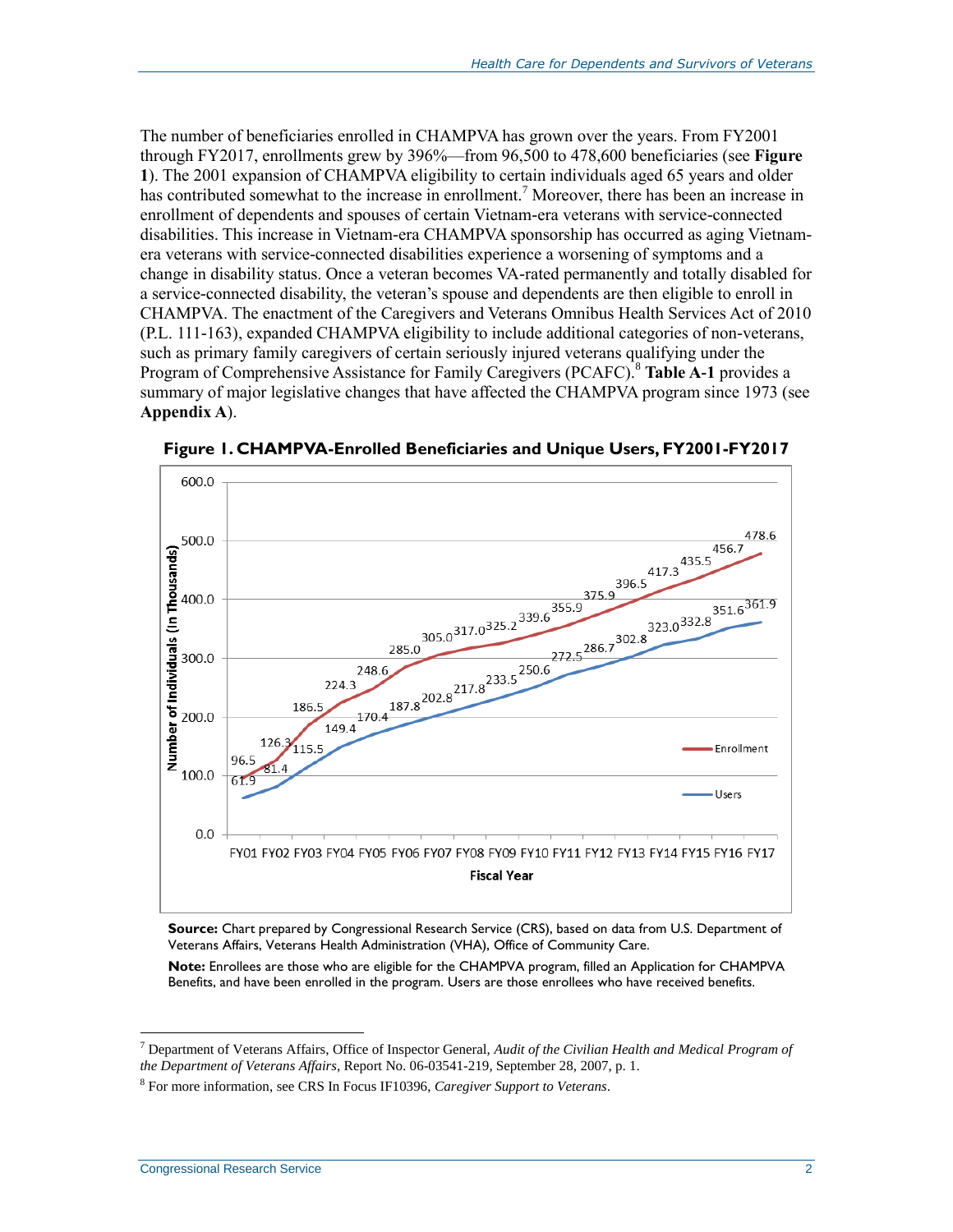The number of unique CHAMPVA users has also grown by 485%, from 61,900 in FY2001 to 361,900 in FY2017 (see **[Figure 1](#page-5-0)**). Unique users are enrollees who utilize health care at least once in a fiscal year. **[Appendix B](#page-15-0)** provides a state-by-state breakdown of the number of CHAMPVA enrollees and unique users for FY2017.

Funding for CHAMPVA is provided through the VHA's Medical Services account.<sup>9</sup> As shown in **[Figure 2](#page-6-0)**, spending for CHAMPVA (excluding administrative costs) has increased by 945% between FY2001 and FY2017. The average cost per patient has also increased from approximately \$2,349 per patient in FY2001 to an estimated \$4,200 per patient in FY2017.<sup>10</sup> A demographic shift in CHAMPVA enrollees from less expensive younger beneficiaries to more expensive aging beneficiaries, the "extension of CHAMPVA benefits to beneficiaries over the age of  $65$ ,"<sup>11</sup> and the general inflation of medical costs are potential reasons for this increase in CHAMPVA expenditures.

<span id="page-6-0"></span>

**Figure 2. CHAMPVA Expenditures, FY2001-FY2017**

**Source:** Chart prepared by Congressional Research Service (CRS), based on data from U.S. Department of Veterans Affairs, Veterans Health Administration (VHA), Office of Community Care.

**Note:** Expenditures shown in nominal dollars (also referred to as current dollars). Expenditures do not include administrative costs.

The next section provides answers to frequently asked questions about the program. The questions are presented according to the following topics: eligibility, benefits, payments, and other relevant programs.

<sup>9</sup> For information on VA appropriations, see CRS Report R45047, *Department of Veterans Affairs FY2018 Appropriations*.

<sup>&</sup>lt;sup>10</sup> Indicates nominal dollars (also referred to as current dollars).

<sup>&</sup>lt;sup>11</sup> Department of Veterans Affairs, Office of Inspector General, *Audit of the Civilian Health and Medical Program of the Department of Veterans Affairs*, Report No. 06-03541-219, September 28, 2007, p. 1.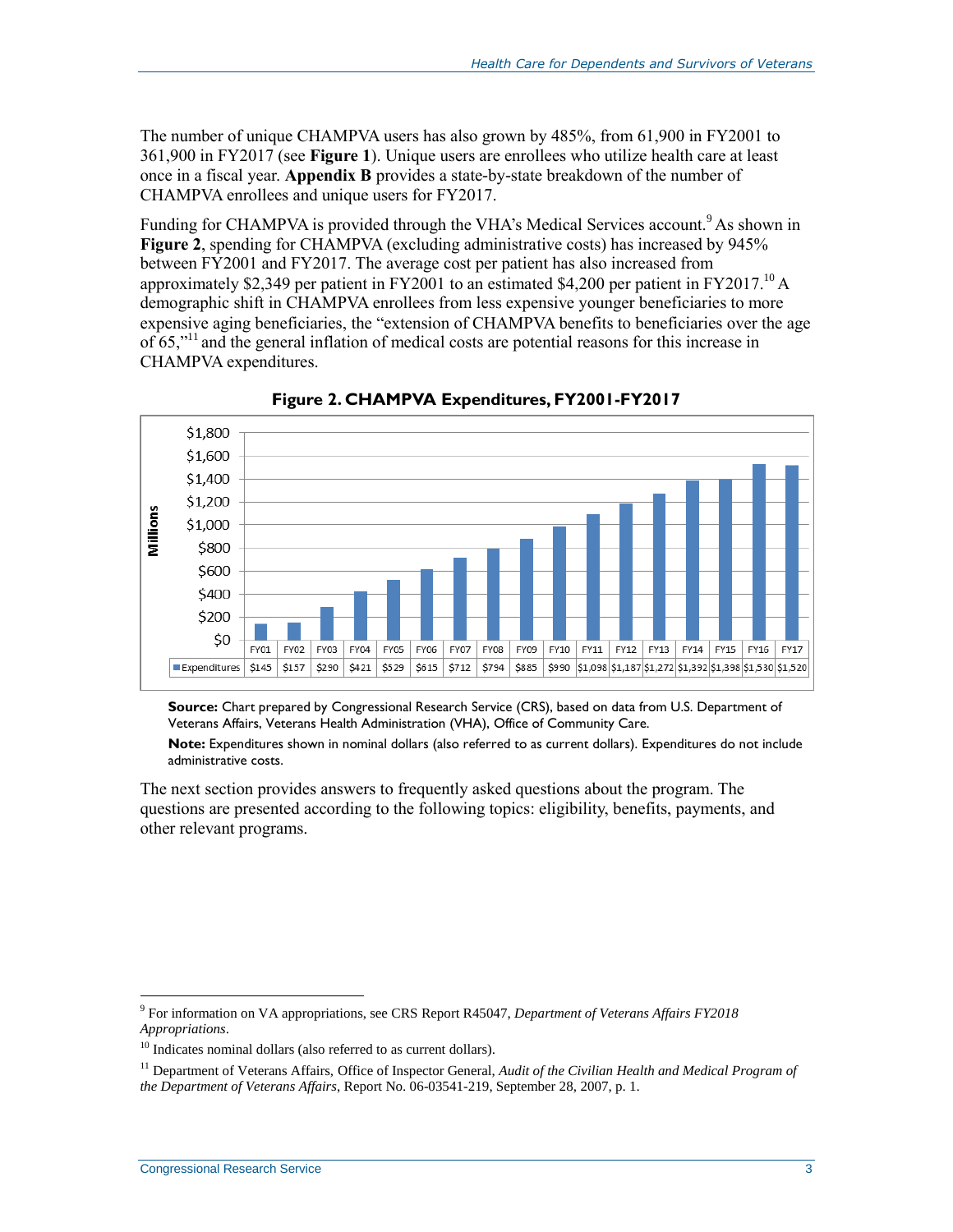## **Questions and Answers<sup>12</sup>**

## **Eligibility**

## **Who Is Eligible to Receive CHAMPVA Benefits?**

Eligibility for CHAMPVA requires inclusion in one of the following categories:  $13$ 

- the individual is the spouse or child of a veteran who has been rated permanently and totally disabled for a service-connected disability; or
- the individual is the surviving spouse or child of a veteran who died from a VArated service-connected disability; or
- the individual is the surviving spouse or child of a veteran who was at the time of death rated permanently and totally disabled from a service-connected disability; or
- the individual is the surviving spouse or child of a military member who died on active duty, not due to misconduct (in most cases, these family members are eligible under TRICARE, not CHAMPVA); or
- the individual is designated as a "primary family caregiver" of a seriously injured veteran who qualifies under the Program of Comprehensive Assistance for Family Caregivers (PCAFC),  $^{14}$  and does not have any other form of health insurance. 15

## **What Happens If a CHAMPVA-Eligible Spouse Divorces or Remarries?**

CHAMPVA eligibility is terminated by divorce or annulment of marriage to the qualifying veteran. CHAMPVA has specific eligibility rules for widows. When a CHAMPVA-eligible widow remarries, eligibility is terminated if the marriage occurs before the age of 55. As of February 4, 2003, a CHAMPVA-eligible widow who remarries at age 55 or older remains eligible for CHAMPVA. If a CHAMPVA-eligible widow under the age of 55 remarries, and the remarriage is later terminated, the widow is again eligible for CHAMPVA.

## **When Does a Child Lose Eligibility?**

A child's eligibility, excluding that of a helpless child,<sup>16</sup> for CHAMPVA is terminated under the following conditions:

 $\overline{a}$ <sup>12</sup> This part was drawn from: Department of Veterans Affairs, *CHAMPVA Guide,* at https://www.va.gov/ COMMUNITYCARE/docs/pubfiles/programguides/champva\_guide.pdf, and CHAMPVA Policy Manual at https://www.vha.cc.va.gov/ (accessed on February 26, 2018).

<sup>13</sup> 38 U.S.C. §1781; 38 C.F.R. §17.270-17.278; 38 C.F.R. §71.25.

<sup>14</sup> For more information, see CRS In Focus IF10396, *Caregiver Support to Veterans*.

<sup>&</sup>lt;sup>15</sup> Primary Family Caregiver means an individual who meets the requirements specified in 38 C.F.R. §71.25. Other forms of health insurance coverage is defined in 38 U.S.C. §1725(f).

 $16$  A child who, before the age of 18, becomes permanently incapable of self-support and is rated as a helpless child by (continued...)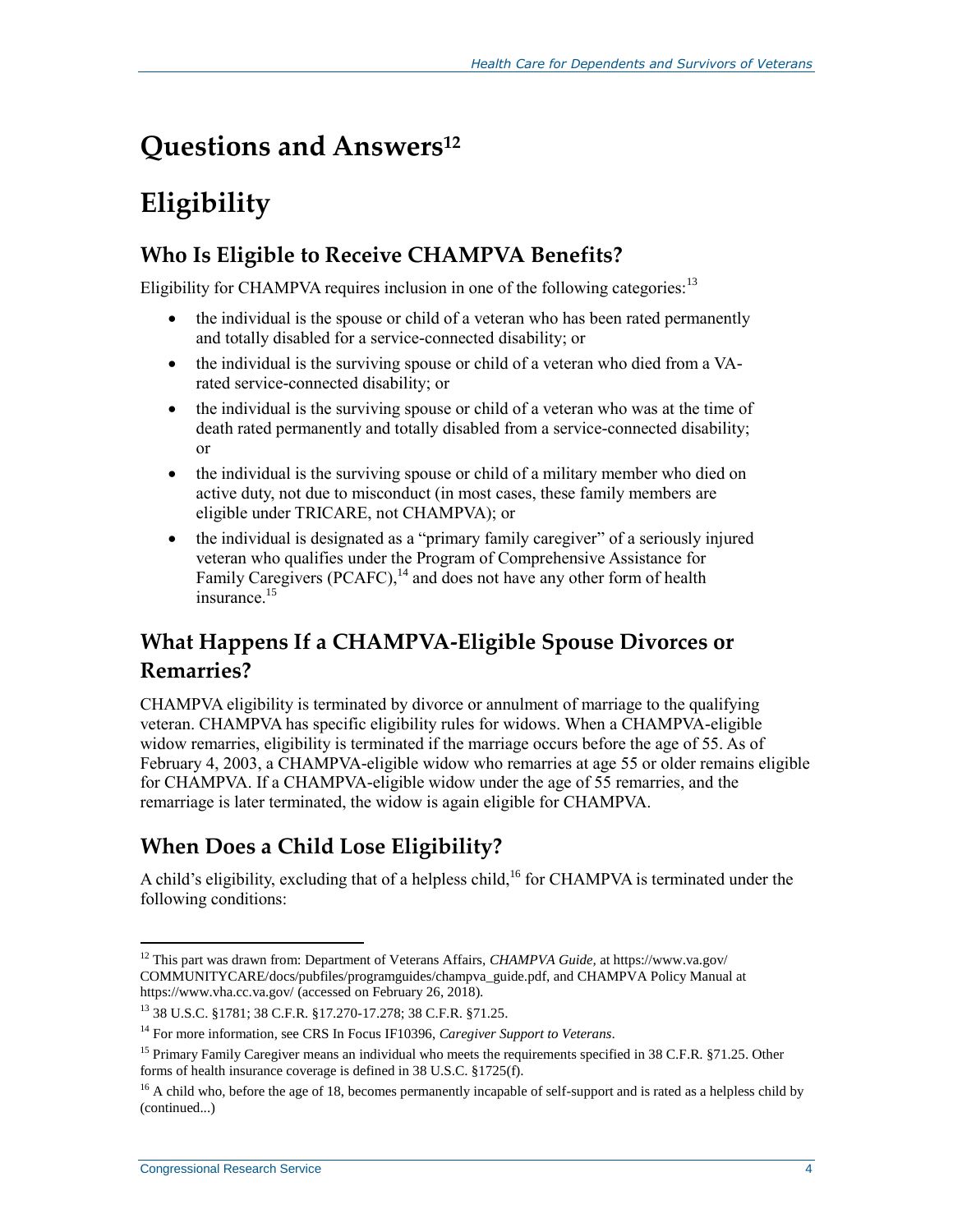- if the child is not enrolled in an accredited school as a full-time student, the child loses eligibility at age 18; or
- if the child is enrolled in an accredited school as a full-time student, the child loses eligibility at age  $23^{17}$  or upon losing full-time student status; or
- if the child marries; or
- if the child is a stepchild, the stepchild loses eligibility upon no longer living in the household of the sponsor; or
- if the child is a full-time student at an educational institution, between the ages of 18 and 23, and incurred a disabling injury or illness, the child loses eligibility either (1) six months from the removal date of the disability, (2) two years from the onset of the disability or illness, or  $(3)$  on the child's  $23<sup>rd</sup>$  birthday, whichever occurs first.<sup>18</sup>

## **Why Aren't CHAMPVA-Eligible Children Getting Coverage Until They Reach Age 26?**

The Patient Protection and Affordable Care Act (ACA, P.L. 111-148, as amended) required that a group health plan and a health insurance issuer offering group or individual health insurance coverage that provides dependent coverage of children continue to make such coverage available for a dependent child until 26 years of age.<sup>19</sup> This ACA requirement did not apply to the CHAMPVA program.

Since the 111<sup>th</sup> Congress, several bills have been introduced in Congress to extend coverage of children eligible under the CHAMPVA program until they reach age 26, so that it will be consistent with private sector coverage under the Affordable Care Act (ACA).<sup>20</sup> However, none of the bills have been enacted into law.

l

<sup>(...</sup>continued)

the VA is eligible for CHAMPVA with no age limitation. For more information see Department of Veterans Affairs, *CHAMPVA Guide,* https://www.va.gov/COMMUNITYCARE/docs/pubfiles/programguides/champva\_guide.pdf, p. 9 (accessed on February 26, 2018).

<sup>&</sup>lt;sup>17</sup> The Patient Protection and Affordable Care Act (ACA, P.L. 111-148, as amended) required that a group health plan and a health insurance issuer offering group or individual health insurance coverage that provides dependent coverage of children to continue to make such coverage available for a dependent child until 26 years of age. This ACA requirement did not apply to CHAMPVA benefits. Congress may need to amend 38 U.S.C. §1781(c) if a policy choice is made to extend eligibility for coverage of children under CHAMPVA until they reach age 26 so that eligibility for coverage of children under CHAMPVA would be consistent with private sector coverage under the ACA.

<sup>&</sup>lt;sup>18</sup> Department of Veterans Affairs, Veterans Health Administration, Civilian Health and Medical Program of the Department of Veterans Affairs (CHAMPVA), VHA Handbook 1601D.05, November 2, 2015.

<sup>19</sup> For more information, see CRS Report R42069, *Private Health Insurance Market Reforms in the Patient Protection and Affordable Care Act (ACA)*.

 $^{20}$  During the 111<sup>th</sup> Congress, the House-passed version of the National Defense Authorization Act (NDAA) for FY2011 (H.R. 5136) included a provision that would have extended dependent coverage under CHAMPVA until age 26 (H.Rept. 111-491). However, the final version of the FY2011 NDAA (H.R. 6523) did not include any provision to extend CHAMPVA coverage to eligible dependent children up to age 26. In the 112<sup>th</sup> Congress S. 490 and H.R. 115 were introduced. In the  $113^{\text{th}}$  Congress, the CHAMPVA Children's Protection Act of 2013 (H.R. 288) and a similar measure (S. 325) were introduced. In the 114<sup>th</sup> Congress, the CHAMPVA Children's Protection Act of 2015 was introduced in the House  $(H.R. 218)$  and in the Senate  $(S. 170)$ . In the  $115<sup>th</sup>$  Congress, CHAMPVA Children's Protection Act of 2017 (H.R. 92 and in the Senate S. 423) has been introduced. Both bills if enacted would expand health insurance coverage to CHAMPVA-eligible dependent children up to age 26. In addition, the Senate measure (continued...)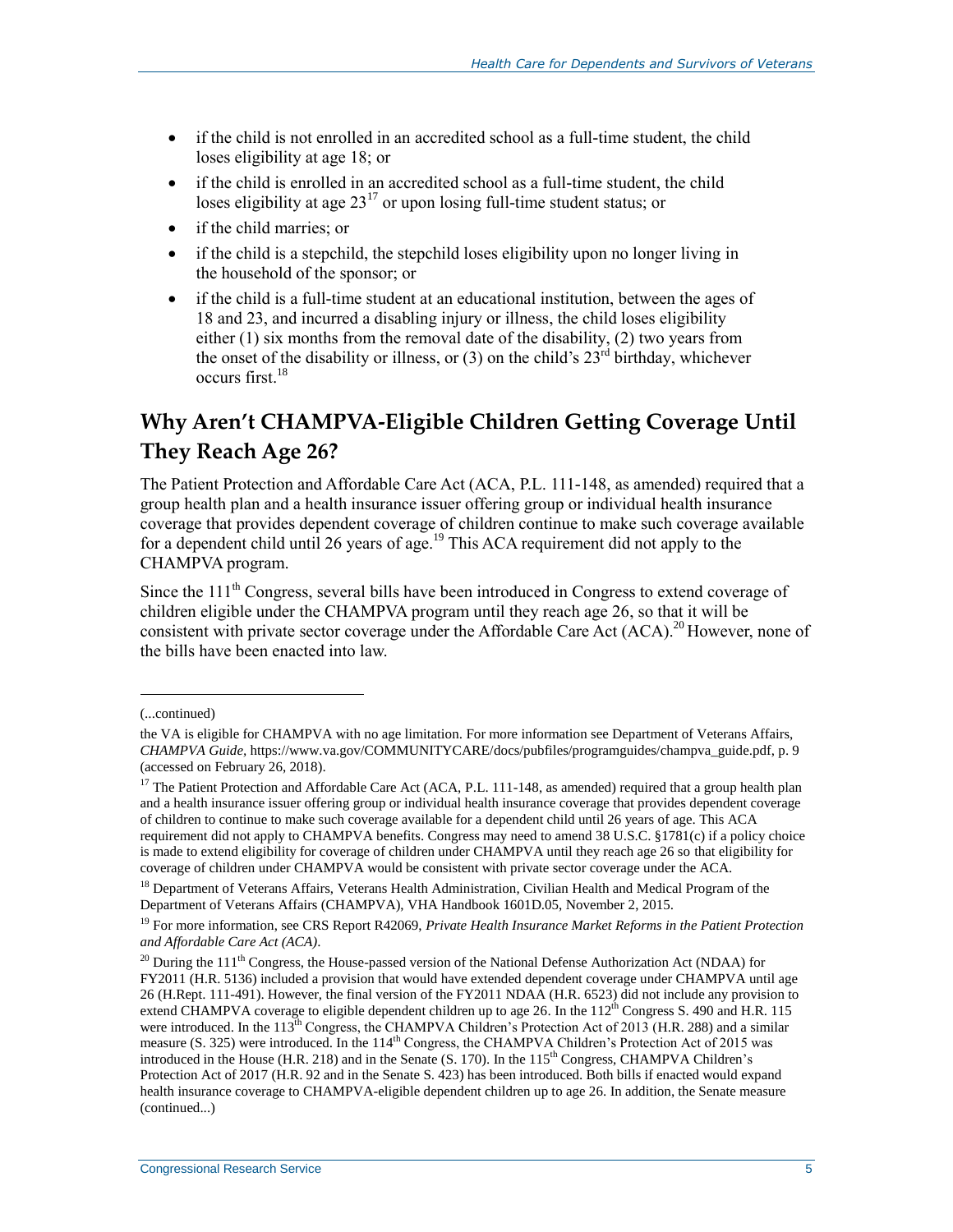## **Benefits**

## **Which Medical Benefits Are Available to Eligible Beneficiaries?**

The CHAMPVA program covers most health care services and supplies that are determined to be medically necessary, including inpatient and outpatient care, prescription drugs, mental health services, and skilled nursing care. By law, CHAMPVA is required to provide health care benefits that are similar to the DOD's TRICARE Standard plan<sup>21</sup> (see text box for details on proposed regulations regarding changes to CHAMPVA reflecting changes in TRICARE). Chiropractic services, routine eye examinations, hearing aids, and most dental benefits are excluded from both the federal CHAMPVA and TRICARE programs.<sup>22</sup> In late 2008, benefits were expanded to include any non-dental prostheses and remove the exclusion from coverage of enuretic (bedwetting) devices. $^{23}$ 

#### **Proposed Amendments to CHAMP VA Regulations**

On January 17, 2018, the VA published proposed regulations to make certain amendments to the current regulations governing the CHAMPVA program. This was needed due to some changes made to TRICARE authorities and CHAMPVA authorities. Provided below are major highlights of the proposed changes:

- Would add colorectal screening, prostate cancer screening discussion and testing, annual physical examination, and vaccinations/immunizations to the list of preventive care services covered.
- CHAMPVA beneficiaries would not have to pay for preventive services described above as well as for preventive breast cancer and cervical cancer screenings.
- Would provide free smoking cessation counseling, including coverage of pharmaceuticals, when CHAMPVA is the primary payer.
- Would add the Outpatient Prospective Payment System (OPPS) reimbursement methodology as a new payment method for facility charges provided in a hospital setting subject to Medicare OPPS, and would utilize TRICARE's OPPS reimbursement methodology due to certain similarities in TRICARE's and CHAMPVA's beneficiary populations.
- Would adopt the Home Health Prospective Payment System(HHPPS) that is currently used by TRICARE and Medicare to reimburse intermittent and part time home health aide and skilled nursing services.
- Would adopt Medicare's Cost-to-Charge (CTC) reimbursement methodology to pay for inpatient services provided in a Sole Community Hospital (SCH).

**Source:** Department of Veterans Affairs, "Civilian Health and Medical Program of the Department of Veterans Affairs," 83 *Federal Register* 2396-2412, January 17, 2018.

Certain types of care require advance approval, commonly known as preauthorization. Generally, a CHAMPVA beneficiary determines if a provider will accept the individual as a CHAMPVA beneficiary; this is known as "accepting assignment." This means that the provider will bill the VA directly for covered services, items, and supplies and will be paid the "allowable charge."

l

<sup>(...</sup>continued)

would expand coverage to married dependent children.

<sup>&</sup>lt;sup>21</sup> 38 U.S.C. §1781(b). As of January 2018, "TRICARE Select" replaced "TRICARE Standard" and "TRICARE Extra" plans (Office of the Secretary, Department of Defense (DoD), "Establishment of TRICARE Select and Other TRICARE Reforms," 82 *Federal Register* 45438-45461, September 29, 2017).

<sup>22</sup> 38 C.F.R. §17.272.

<sup>&</sup>lt;sup>23</sup> Department of Veterans Affairs, "Civilian Health and Medical Program of the Department of Veterans Affairs (CHAMPVA): Expansion of Benefit Coverage for Prostheses and Enuretic Devices; Miscellaneous Provisions," 73 *Federal Register* 65552, November 4, 2008.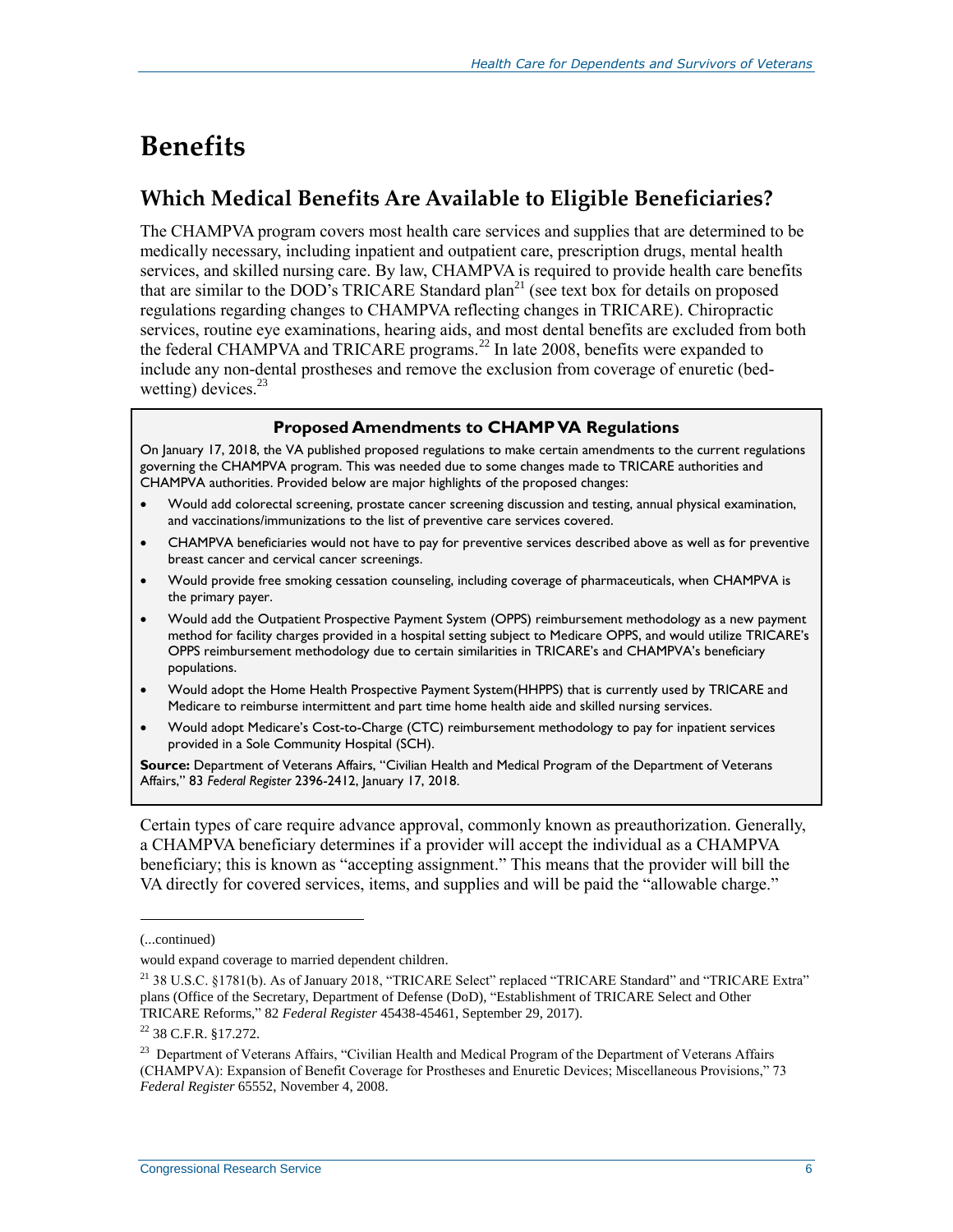Doctors or providers who agree to accept assignment cannot try to collect more than the CHAMPVA deductible and cost share (copay) amounts from the beneficiary. If the provider does not accept assignment, the CHAMPVA beneficiary is responsible for paying the annual deductible, the cost share amount, and any provider-billed amount that exceeds the total allowable amount. For care that is not covered by CHAMPVA, the beneficiary has to pay the full bill.<sup>24</sup> For example, with very few exceptions, dental care and services deemed not medically necessary, cosmetic in nature, investigational, and experimental are not covered benefits. Currently, preauthorization is required for

- durable medical equipment,
- hospice services,
- mental health/substance abuse services,
- organ and bone marrow transplants, and
- dental procedures that are directly related to covered medical conditions.

### **What Is the CHAMPVA Policy on Abortion?**

The CHAMPVA program does not cover the cost of abortion counseling or abortion procedures unless a physician certifies that the life of the mother would be endangered should the fetus be carried to term.<sup>25</sup> CHAMPVA will not cover any abortion related to incest or rape.<sup>26</sup> Specifically, CHAMPVA will provide coverage for (1) spontaneous, missed, or threatened abortions and abortions related to ectopic pregnancies,<sup>27</sup> or (2) fetal death due to natural causes.<sup>28</sup> Dilation and evacuation (D&E) and dilation and curettage (D&C) procedures may be covered when done surgically for a gynecological diagnosis or covered abortions.<sup>29</sup>

## **Payments**

### **What Is the CHAMPVA Payment Structure?**

CHAMPVA is a cost-sharing program that reimburses at rates comparable to the Medicare and TRICARE programs. CHAMPVA has an outpatient deductible of \$50 per person and \$100 per family per calendar year. After the deductible is reached, CHAMPVA pays 75% of the allowable

 $\overline{a}$ <sup>24</sup> Department of Veterans Affairs, Office of Community Care. *Fact Sheet 01-20 for Outpatient Providers and Office Managers*, available at https://www.va.gov/COMMUNITYCARE/docs/pubfiles/factsheets/FactSheet\_01-20.pdf (accessed February 26, 2018).

<sup>25</sup> Department of Veterans Affairs, Office of Community Care, *CHAMPVA Policy Manual,* Chapter: 2 Section: 14.2 Title: Abortions, available at https://www.vha.cc.va.gov/ (accessed February 26, 2018).

<sup>&</sup>lt;sup>26</sup> TRICARE covers the cost of abortion when there is a threat to the life of the mother, or in cases of rape or incest, as directed by 10 U.S.C. §1093 (a) and (b).

 $27$  A spontaneous abortion is also called a miscarriage, or pregnancy loss, which is "the unexpected loss of a fetus before the  $20^{th}$  week of pregnancy, or gestation." Source: https://www.nlm.nih.gov/medlineplus/miscarriage.html. For clinical purposes, "spontaneous abortion often is subdivided into threatened abortion, inevitable abortion, incomplete abortion, missed abortion, septic abortion, recurrent spontaneous abortion, and complete abortion." Source: Craig P. Griebel et al., "Management of Spontaneous Abortion," *American Family Physician*, vol. 72, no. 7 (October 1, 2005), pp. 1243-1250.

<sup>28</sup> 38 C.F.R. §17.270(a). 38 C.F.R. §17.272(a).

<sup>29</sup> Department of Veterans Affairs, Office of Community Care, *CHAMPVA Policy Manual,* Chapter: 2 Section: 14.2 Title: Abortions, available at https://www.vha.cc.va.gov/ (accessed February 26, 2018).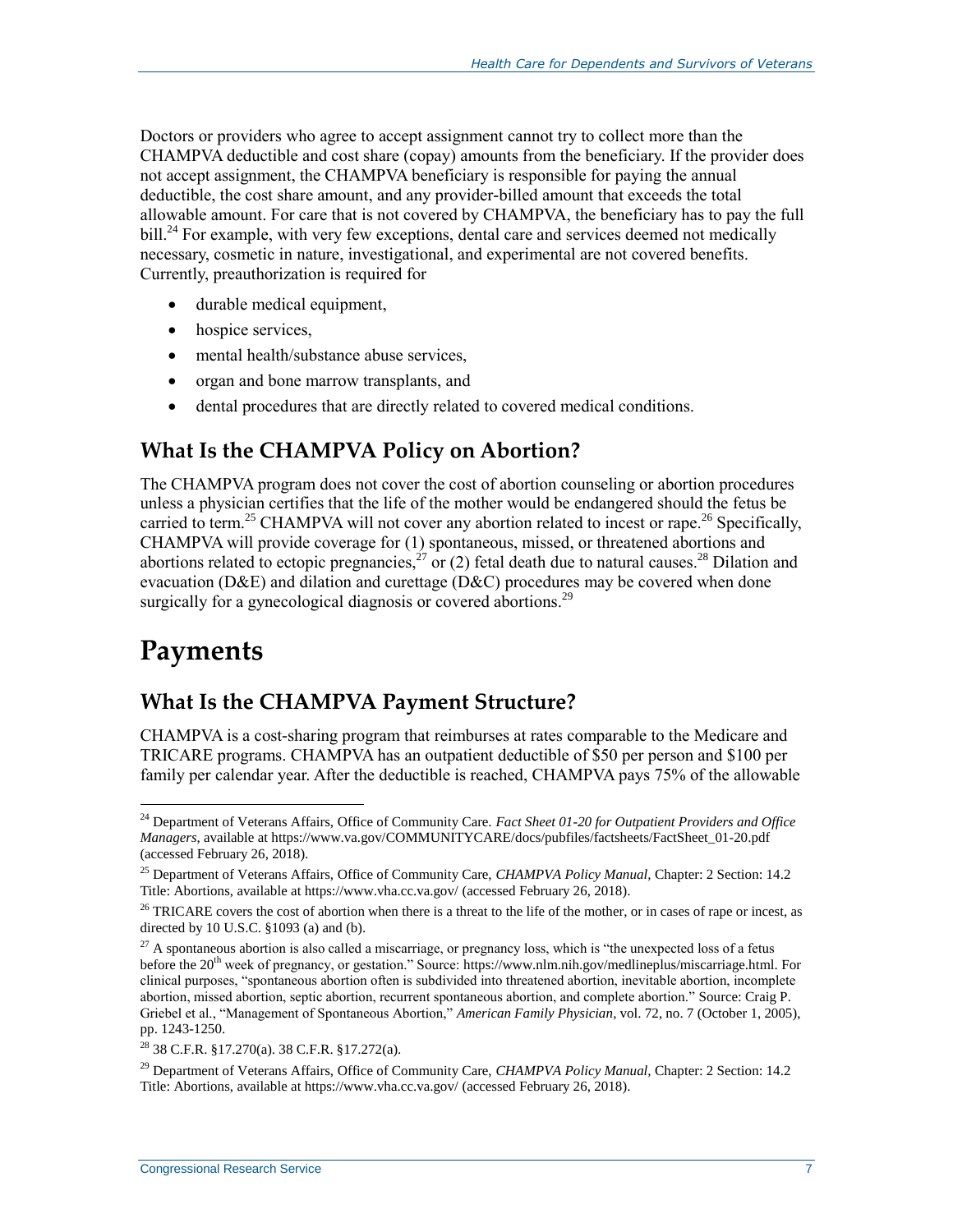amount, and the beneficiary pays  $25\%$  of the total amount.<sup>30</sup> The patient typically pays the cost share at the time the service is provided, unless the beneficiary has another health insurance plan. In cases where a beneficiary has another form of health insurance, CHAMPVA is the secondary payer (with the exception of the circumstances outlined in the question ["What Happens If the](#page-11-0)  [Beneficiary Has Other Health Insurance?"](#page-11-0)), and pays the lesser of either 75% of the allowable amount after the deductible or the rest of the billed charges. There is a \$3,000 cap on cost sharing per CHAMPVA-eligible family. There is also an exception to the payment scheme outlined here for instances in which medical services are rendered through VA facilities participating in the CHAMPVA In-house Treatment Initiative (CITI).<sup>31</sup>

### <span id="page-11-0"></span>**What Happens If the Beneficiary Has Other Health Insurance?**

By law, CHAMPVA is generally the secondary payer for beneficiaries having any other form of health insurance. The primary health insurance company is billed first, and then beneficiaries submit an explanation of benefits (EOB) for additional reimbursement by CHAMPVA. Exceptions exist for beneficiaries with Medicaid, beneficiaries receiving care under the State Victims of Crime Compensation Program, beneficiaries receiving care from the Indian Health Service, or beneficiaries with a CHAMPVA supplementary insurance policy. In those cases, CHAMPVA is the first payer. $32$ 

### **How Are CHAMPVA Claims Processed?**

All CHAMPVA claims are processed through the Chief Business Office Purchased Care in Denver, CO. Claims can be submitted by either the provider or the beneficiary, with each case requiring a different set of forms. All claims must be filed within one year after the date of service. For inpatient care, the claim must be filed within one year of the discharge date, and all payments will be made to the hospital regardless of which party submits the billing. Claims submitted after the one-year deadline will be denied. However, an appeal or reconsideration request must be submitted within one year from the initial determination date. As of 2009, the reimbursement ceiling on durable medical equipment (DME) was raised to \$2,000 to facilitate the administrative claims process and to accurately reflect the current costs of medical equipment.<sup>33</sup>

## **Other Programs**

### **What Is the Difference Between CHAMPVA and TRICARE?**

TRICARE is a health care program run by the DOD for families of active duty military servicemembers, families of servicemembers who died while on active duty, and retired military service men, women, and their families, regardless of their disability status. CHAMPVA is a comprehensive program run by the VA for eligible family members of veterans rated permanently and totally disabled for a service-connected disability or the family members of veterans who died from a VA-rated service-connected disability, whereas TRICARE has no disability criteria

 $30$  An allowable amount is the maximum payment that is authorized by the VA for a covered medial service or supply. <sup>31</sup> 38 C.F.R. §17.274.

<sup>32</sup> 38 C.F.R. §17.275.

<sup>33</sup> Department of Veterans Affairs, "(CHAMPVA): Preauthorization of Durable Medical Equipment," 74 *Federal Register* 31373, July 1, 2009.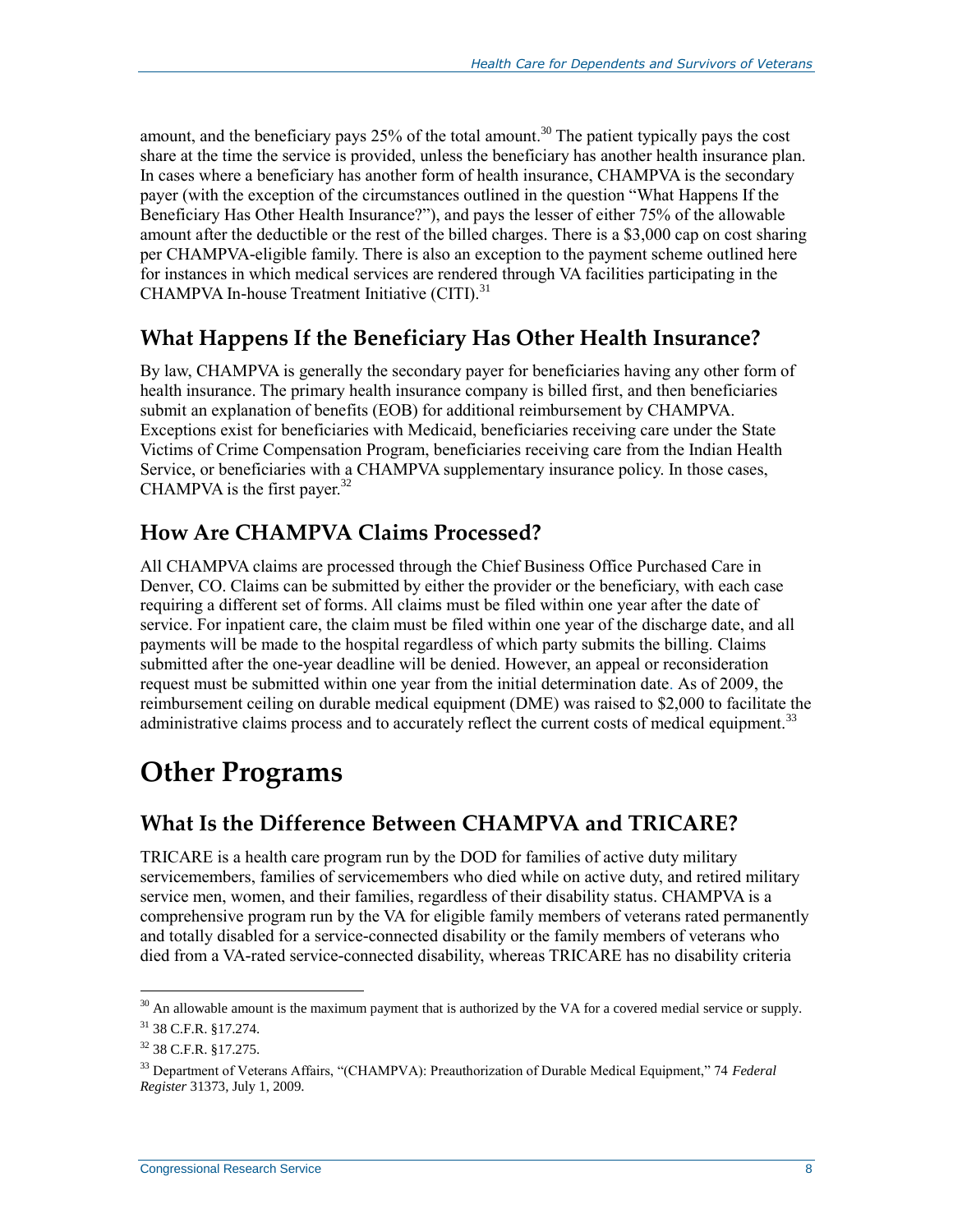required for eligibility.<sup>34</sup> The sponsoring veteran does not receive services through CHAMPVA, as he or she is eligible to receive services through the VA. Dependents of military retirees<sup>35</sup> are not eligible for CHAMPVA, and must apply for benefits through TRICARE.

### **What Is the Relationship Between CHAMPVA and Medicare?**

CHAMPVA is the secondary payer for beneficiaries with Medicare coverage. Under Section 3 of the Veterans' Survivors Benefits Improvement Act of 2001 (P.L. 107-14), referred to as CHAMPVA for Life, CHAMPVA benefits were expanded to those over the age of 65 in the following circumstances.

- If a beneficiary turns 65 before June 5, 2001, and only receives Medicare Part A, the beneficiary is eligible for CHAMPVA without having to purchase Medicare Part B coverage.
- If a beneficiary turns 65 before June 5, 2001, and receives both Medicare Part A and Part B, the beneficiary must retain both parts to be eligible for continued CHAMPVA as secondary coverage.
- If a beneficiary turns  $65$  on or after June 5, 2001, the beneficiary must be enrolled in Medicare Parts A and B to be eligible for CHAMPVA.
- Enrollment in Medicare Part D is not required to become or remain eligible for CHAMPVA.
- Individuals aged 65 or older who are not entitled to Medicare Part A retain CHAMPVA eligibility.

### **What Is the CHAMPVA In-House Treatment Initiative (CITI)?**

The CITI is a voluntary program for CHAMPVA beneficiaries that provides medical care through local VA facilities on a space-available basis. Beneficiaries receiving care at the VA through the CITI program are not required to pay a deductible or participate in cost sharing. No extra enrollment is necessary to participate in the CITI program; the beneficiary simply has to determine if the local VA is a participating facility. The majority of VA facilities are CITI participants. It is important to emphasize that care is delivered based on the availability of space. Beneficiaries on Medicare or who have an HMO plan as their primary insurance are not eligible for the CITI program.

## **How Does the Affordable Care Act (ACA; P.L. 111-148, as amended) Affect CHAMPVA?**

Under the ACA, individuals are required to maintain minimum essential coverage for themselves and their dependents.<sup>36</sup> Beginning in 2014, the ACA requires most individuals who do not

<sup>34</sup> For further information on TRICARE, see CRS Report RL33537, *Military Medical Care: Questions and Answers*; also http://www.tricare.mil/; relevant regulations are at 32 C.F.R. §199.

 $35$  It should be noted that there is a distinction between a veteran and a military retiree. Title 38 of the United States Code defines a "veteran" as a person who has been discharged under conditions other than dishonorable from active military, naval, or air service, (38 U.S.C. §101). All military retirees, by definition, are veterans. However, to be considered a "military retiree," an individual generally must have spent at least 20 years on active duty in the armed services.

<sup>36</sup> For more information, see CRS Report R44438, *The Individual Mandate for Health Insurance Coverage: In Brief*.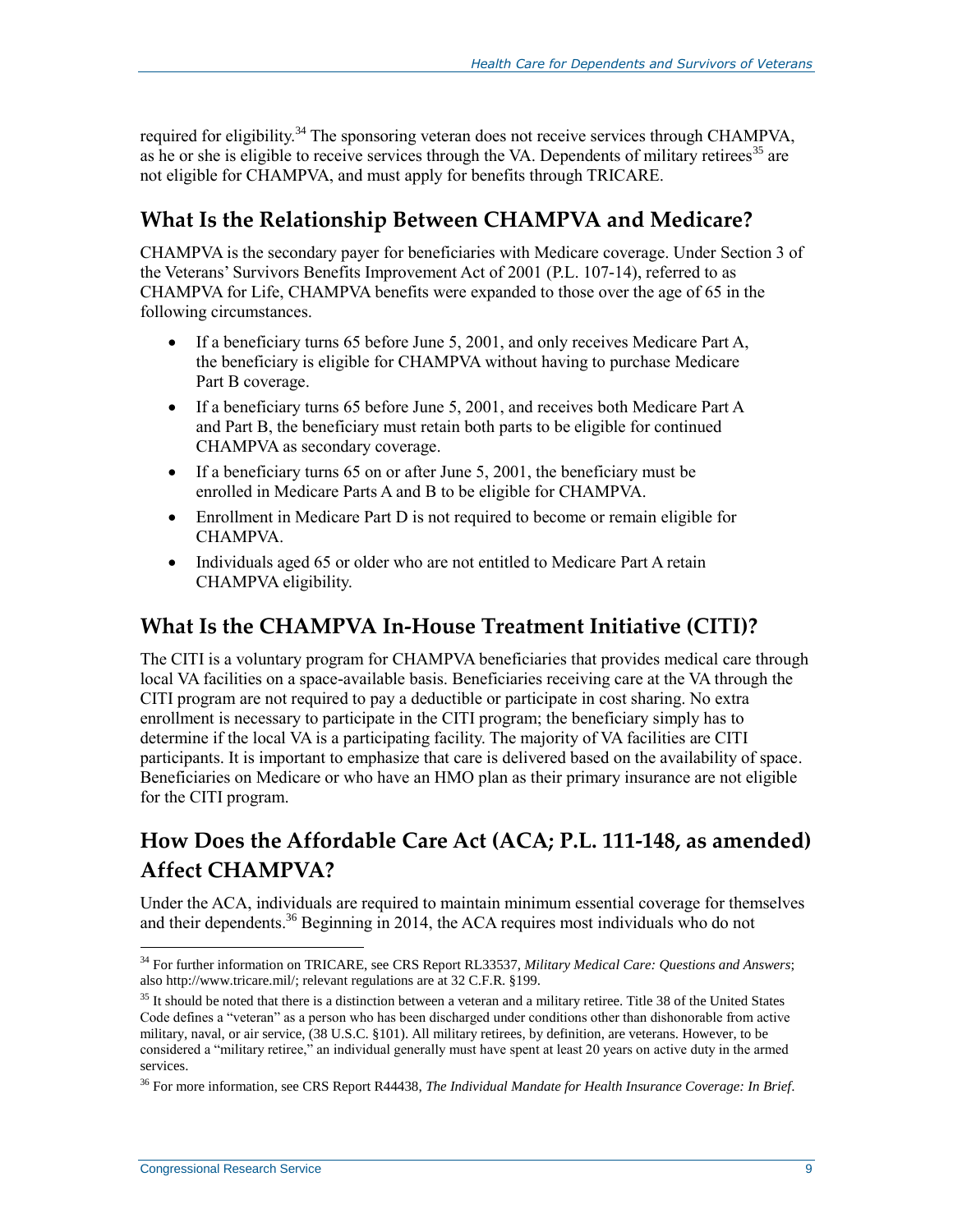maintain minimum essential insurance coverage—and do not qualify for an exemption—to potentially pay a penalty for noncompliance. Those enrolled in the CHAMPVA program are considered to have minimum essential coverage and therefore are not subject to the individual mandate penalty when filing their taxes.<sup>37</sup> The penalty is in effect through 2018; beginning in 2019, the penalty will be effectively eliminated (i.e., beginning in 2019, individuals who do not comply with the mandate will not have to pay the penalty). If a CHAMPVA enrollee wishes to purchase additional health care insurance from the health insurance marketplace (exchanges),  $38$  he or she would not qualify for premium credits and subsidies.<sup>39</sup> However, he or she may still purchase private health insurance to complement CHAMPVA coverage.

<sup>37</sup> See, Department of the Treasury, Internal Revenue Service, "Health Insurance Premium Tax Credit," 77 *Federal Register* 30388, May 23, 2012.

<sup>&</sup>lt;sup>38</sup> ACA exchanges are marketplaces in which individuals and small businesses can shop for and purchase private health insurance coverage. For more information, see CRS Report R44065, *Overview of Health Insurance Exchanges*.

<sup>39</sup> For more information, see CRS Report R44425, *Health Insurance Premium Tax Credits and Cost-Sharing Subsidies*.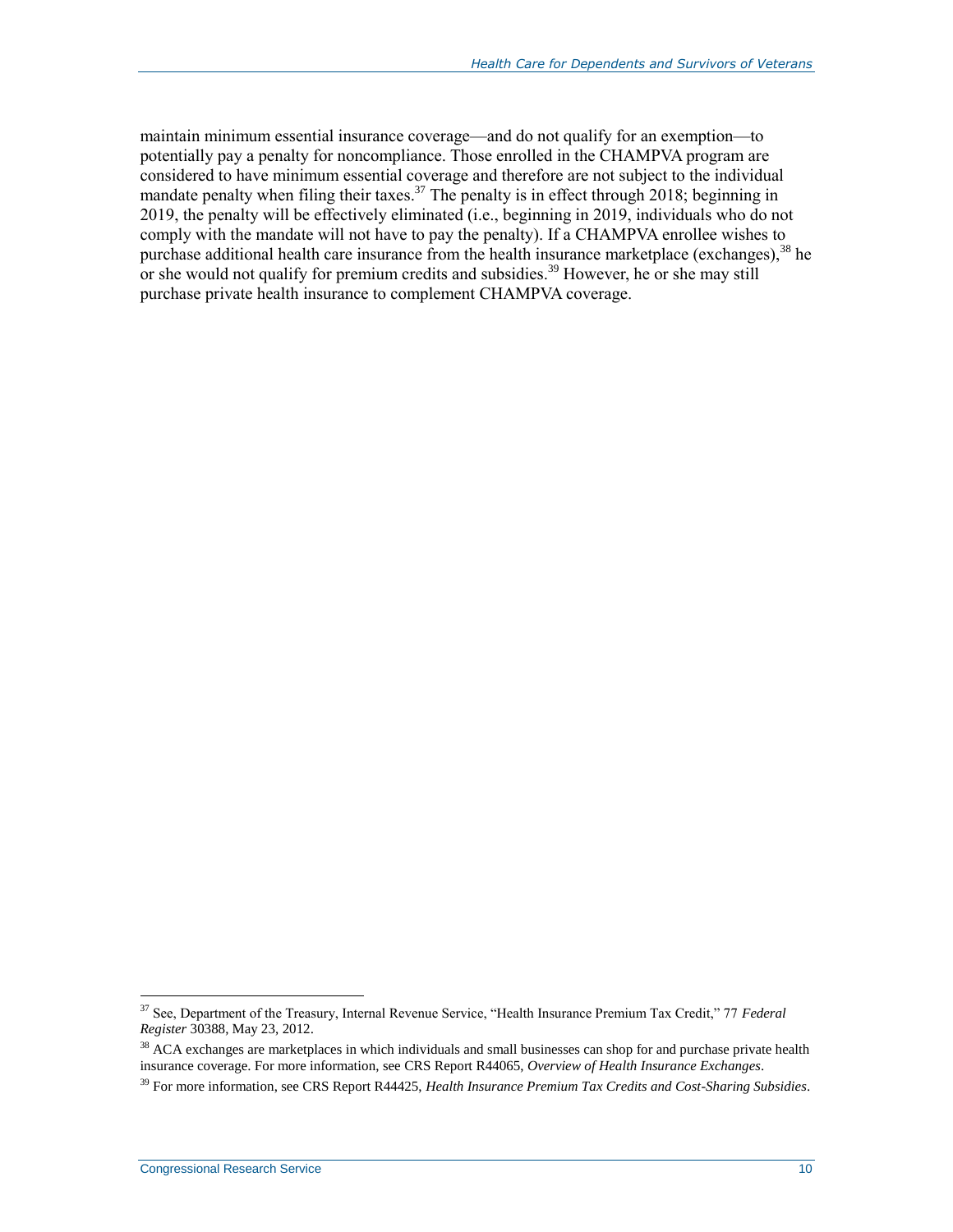## <span id="page-14-1"></span><span id="page-14-0"></span>**Appendix A. CHAMPVA Legislative History**

| Year | <b>Summary</b>                                                                                                                                                                                                                                            | <b>Public Law</b> |
|------|-----------------------------------------------------------------------------------------------------------------------------------------------------------------------------------------------------------------------------------------------------------|-------------------|
| 1973 | Established the CHAMPVA program.                                                                                                                                                                                                                          | P.L. 93-82        |
| 1976 | Expanded the criteria under which surviving spouses and children would<br>receive benefits following the death of the veteran.                                                                                                                            | P.L. 94-581       |
| 1979 | Authorized CHAMPVA coverage for dependents in the case of death of<br>active duty servicemember when not covered by TRICARE. Authorized<br>CHAMPVA coverage for unmarried children until the age of 23 if<br>enrolled in a full-time course of education. | P.L. 96-151       |
| 1982 | Authorized CHAMPVA beneficiaries who lose their CHAMPVA health<br>care eligibility by virtue of becoming eligible for Medicare benefits to<br>regain their CHAMPVA eligibility once any of their Medicare benefits<br>have been exhausted.                | P.L. 97-251       |
| 2001 | Authorized the extension of CHAMPVA benefits to beneficiaries over<br>the age of 65. Prior to 2001, beneficiaries over the age of 65 were not<br>eligible for CHAMPVA because they were eligible for Medicare.                                            | P.L. 107-14       |
| 2002 | Authorized a CHAMPVA-eligible widow who remarries at age 55 or<br>older to remain eligible for CHAMPVA benefits.                                                                                                                                          | P.L. 107-330      |
| 2010 | Authorized primary family caregivers of seriously injured veterans to<br>enroll in CHAMPVA.                                                                                                                                                               | P.L. 111-163      |

#### **Table A-1. Major Legislation Affecting the CHAMPVA Program**

**Source:** Table prepared by the Congressional Research Service.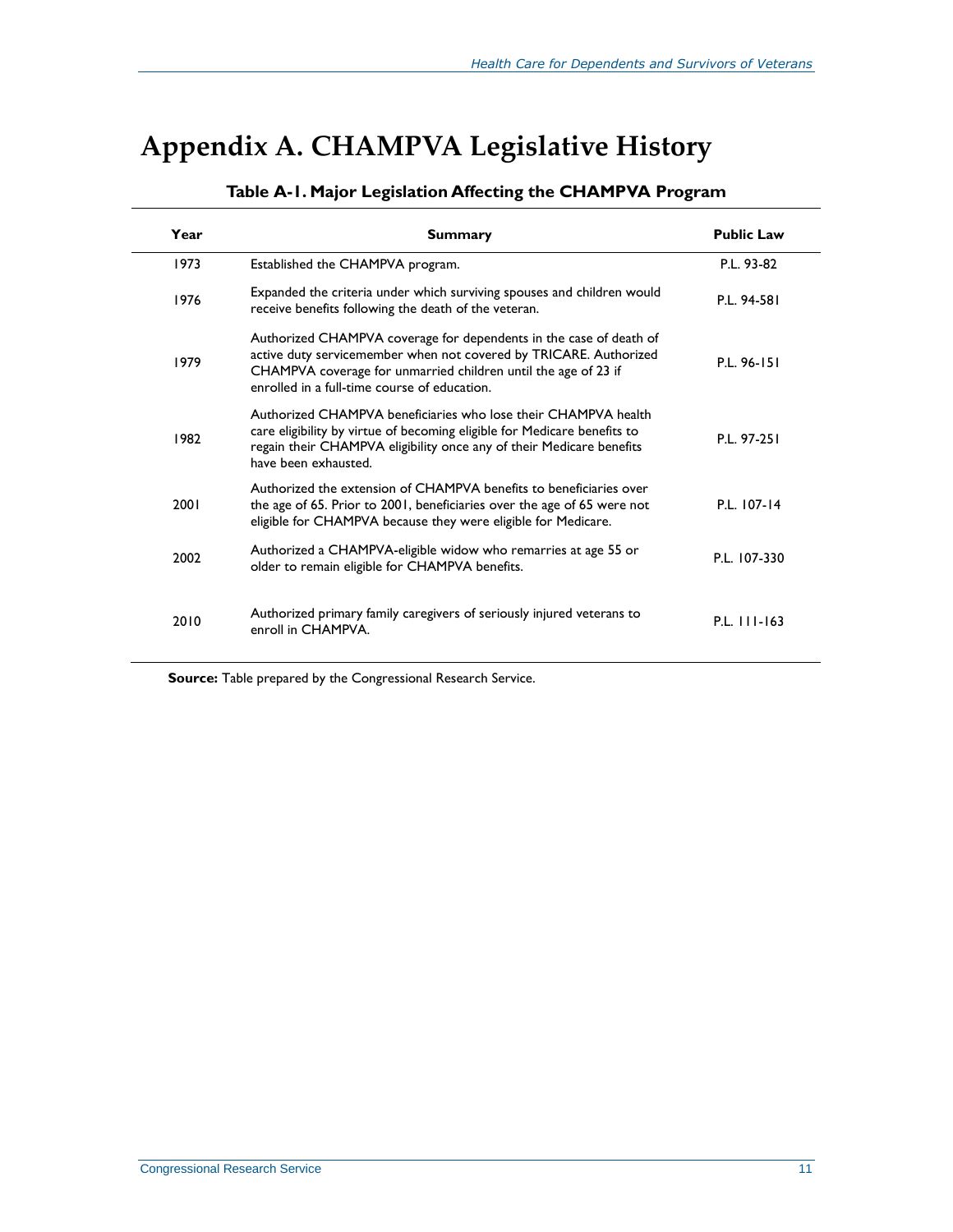## <span id="page-15-0"></span>**Appendix B. CHAMPVA Enrollment and Unique Users, by State**

| <b>State</b>         | <b>Enrolled</b> | <b>Unique Users</b> |
|----------------------|-----------------|---------------------|
| Alabama              | 10,761          | 8,433               |
| Alaska               | 708             | 483                 |
| Arizona              | 11,328          | 8,574               |
| Arkansas             | 9,559           | 7,938               |
| California           | 33,970          | 21,111              |
| Colorado             | 6,958           | 5,132               |
| Connecticut          | 2,329           | 1,772               |
| Delaware             | 1,000           | 745                 |
| District of Columbia | 218             | 108                 |
| Florida              | 37,585          | 28,974              |
| Georgia              | 17,003          | 13,022              |
| Hawaii               | 1,755           | 1,111               |
| Idaho                | 2,863           | 2,263               |
| Illinois             | 10, 101         | 7,521               |
| Indiana              | 7,421           | 5,901               |
| lowa                 | 3,744           | 2,997               |
| Kansas               | 3,333           | 2,685               |
| Kentucky             | 9,495           | 8,015               |
| Louisiana            | 8,175           | 6,467               |
| Maine                | 4,710           | 3,941               |
| Maryland             | 4,083           | 2,818               |
| Massachusetts        | 6, 117          | 4,535               |
| Michigan             | 14,453          | 10,929              |
| Minnesota            | 9,147           | 7,110               |
| Mississippi          | 5,583           | 4,496               |
| Missouri             | 11,053          | 8,814               |
| Montana              | 2,499           | 1,935               |
| Nebraska             | 3,969           | 840                 |
| Nevada               | 4,849           | 3,459               |
| New Hampshire        | 2,047           | 3,188               |
| New Jersey           | 6,741           | 1,637               |
| New Mexico           | 6,067           | 4,942               |

#### **Table B-1. CHAMPVA-Enrolled Beneficiaries and Unique Users, by State, FY2017**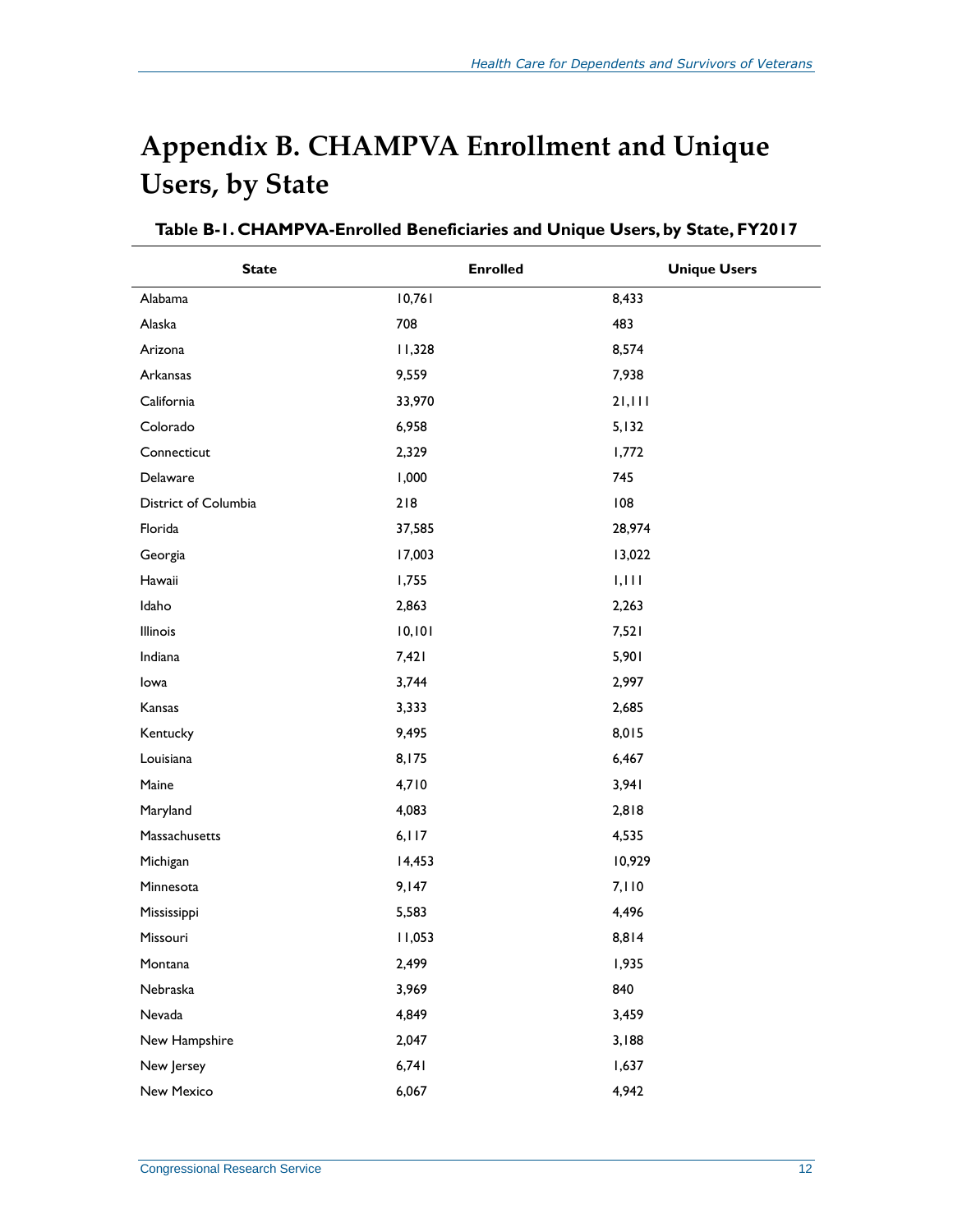| <b>State</b>         | <b>Enrolled</b> | <b>Unique Users</b> |
|----------------------|-----------------|---------------------|
| New York             | 14,670          | 10,328              |
| North Carolina       | 24,636          | 4,600               |
| North Dakota         | 1,086           | 19,469              |
| Ohio                 | 14,098          | 10,968              |
| Oklahoma             | 15,657          | 12,590              |
| Oregon               | 10,042          | 7,847               |
| Pennsylvania         | 14,412          | 10,954              |
| Rhode Island         | 1,290           | 996                 |
| South Carolina       | 12,591          | 9,775               |
| South Dakota         | 1,671           | 1,360               |
| Tennessee            | 13,546          | 11,083              |
| Texas                | 45,559          | 33,747              |
| Utah                 | 2,641           | 1,967               |
| Vermont              | 825             | 643                 |
| Virginia             | 11,315          | 8,939               |
| Washington           | 10,323          | 7,749               |
| West Virginia        | 7,647           | 6,253               |
| Wisconsin            | 9,546           | 7,693               |
| Wyoming              | 828             | 627                 |
| American Samoa       | 143             | 30                  |
| Guam                 | 415             | 203                 |
| N. Mariana Islands   | $\pmb{0}$       | 0                   |
| Puerto Rico          | 5,172           | 2,104               |
| Virgin Island        | 31              | 12                  |
| Invalid              | 17              | 6                   |
| Foreign <sup>a</sup> | 798             | 84                  |
| <b>Total</b>         | 478,583         | 361,923             |

**Source:** Table prepared by Congressional Research Service (CRS), based on data from U.S. Department of Veterans Affairs, Veterans Health Administration (VHA), Office of Community Care.

**Notes:** Enrollees are those who are eligible for the CHAMPVA program, filed an Application for CHAMPVA Benefits, and have been enrolled in the program. Unique users are CHAMPVA enrollees who utilize health care services at least once in a fiscal year.

<span id="page-16-0"></span>a. CHAMPVA beneficiary lives in a foreign country.